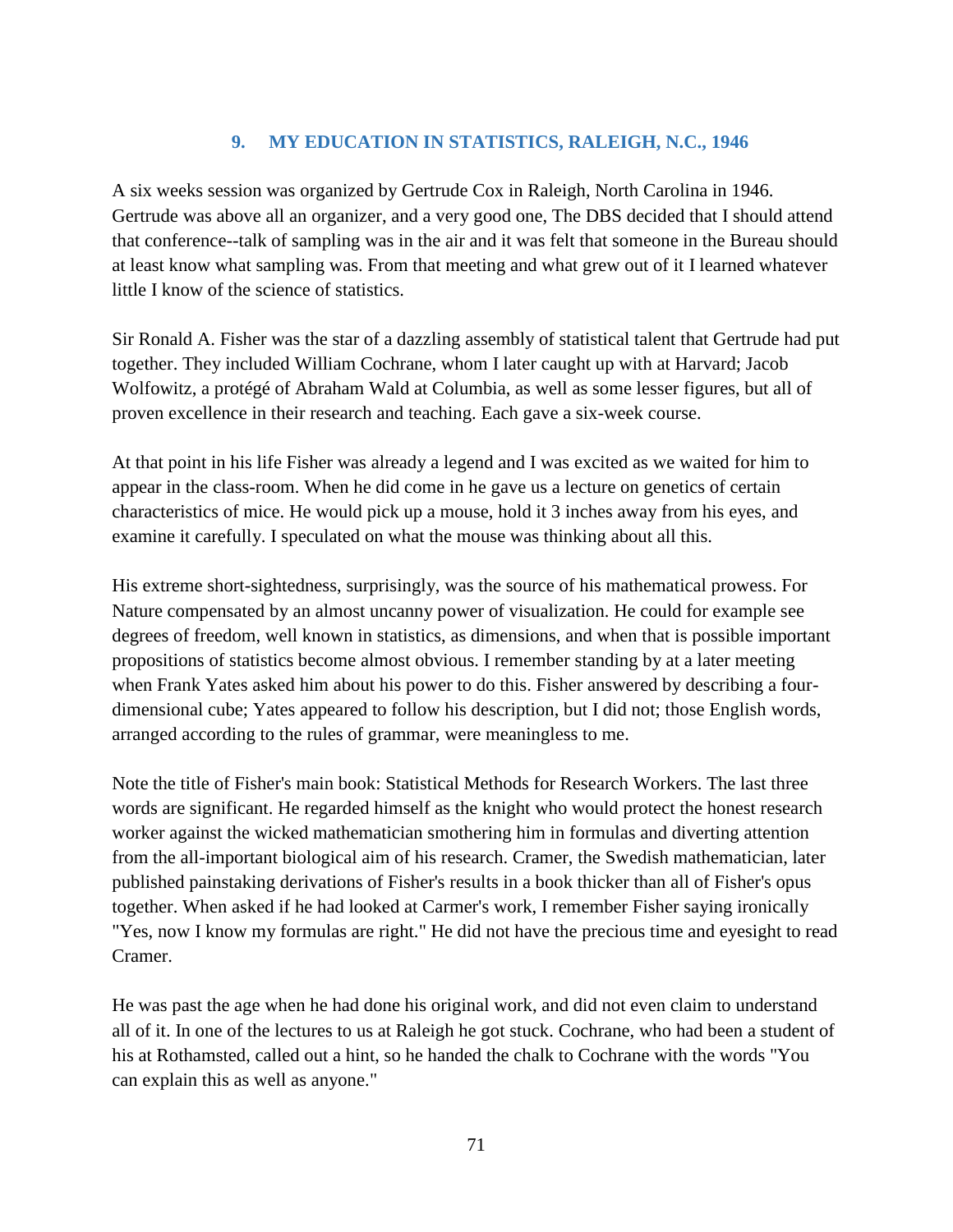I remember talking to Fisher subsequently and put to him what I thought must be a problem for those exploring for oil--a problem in identifying the location of an underground deposit. It costs money to sink a shaft, so one wants do sink as few as possible. I said one would sink a coarse grid pattern, to get a first approximation to the boundaries of the deposit, and then sink further shafts along those boundaries, and perhaps sink a third set along the more refined boundaries. Doing all of this with the minimum number of shafts is a nice problem in optimization. He applauded my (not very original) approach.



A photo of the North Carolina State University Summer Statistics course in 1946; Nathan Keyfitz is numbered 87, the second row from the back and the second from the right. Sir R.A. Fisher is numbered 4. Source:

<http://www.stat.ncsu.edu/information/history/photokeys/figure02.php>

While Fisher is considered the founder of modern statistics, his range was limited. All he would approve was using a test of significance to find the probability of a result occurring by chance. If the probability was less than one in twenty the paper disclosing the result was worth publishing- if only one paper in 20 in a journal contained a non-significant result the journal would be better than most. Of course for Fisher the object of research was not to publish papers, but to produce a result that research workers, farmers and other honest people could use.

What Fisher didn't want, and carried on a lifelong campaign against, was any application of Bayes' theorem. The theorem itself is mathematically correct, a tautology. What is wrong, he said, is to use it to bring in any expectation one had in advance of doing the experiment (a